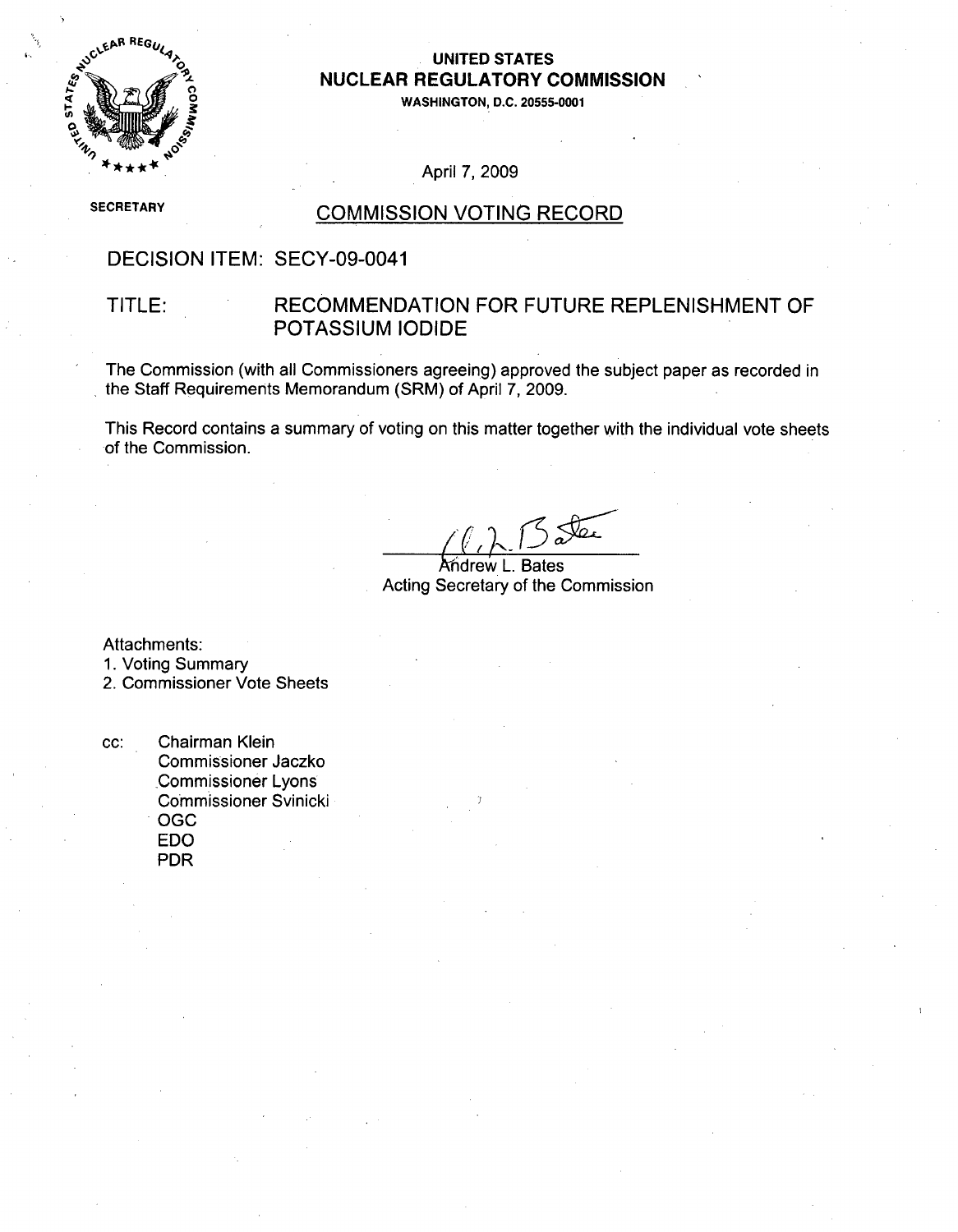## VOTING SUMMARY - SECY-09-0041

### RECORDED VOTES

|                       |              | <b>NOT</b><br>APRVD DISAPRVD ABSTAIN PARTICIP COMMENTS | <b>DATE</b> |
|-----------------------|--------------|--------------------------------------------------------|-------------|
| <b>CHRM. KLEIN</b>    | Х            |                                                        | 3/26/09     |
| COMR. JACZKO          | X            |                                                        | 4/6/09      |
| <b>COMR. LYONS</b>    | X.           |                                                        | 3/20/09     |
| <b>COMR. SVINICKI</b> | $\mathsf{X}$ |                                                        | 4/1/09      |

### COMMENT RESOLUTION

In their vote sheets, all Commissioners approved the staffs recommendation as reflected in the SRM issued on April 7, 2009.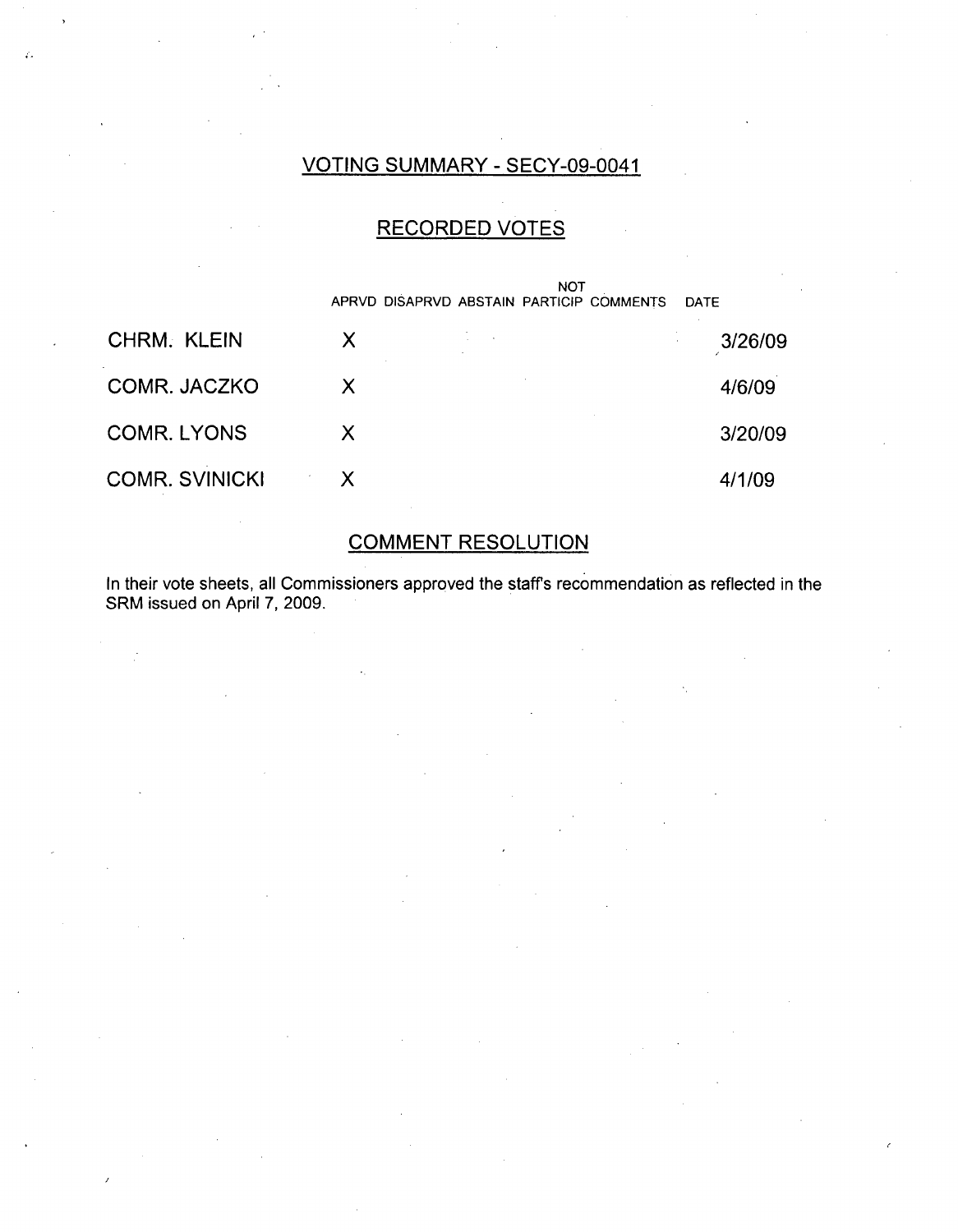### RESPONSE SHEET

TO: Annette Vietti-Cook, Secretary

FROM: CHAIRMAN KLEIN

SUBJECT: SECY-09-0041 - RECOMMENDATION FOR FUTURE REPLENISHMENT OF POTASSIUM IODIDE

Approved <u>X</u> Disapproved Abstair

Not Participating

**COMMENTS:** 

Below Attached None X

SIGNATURE

**30112009 DATE** 

Entered on "STARS" Yes  $V$ No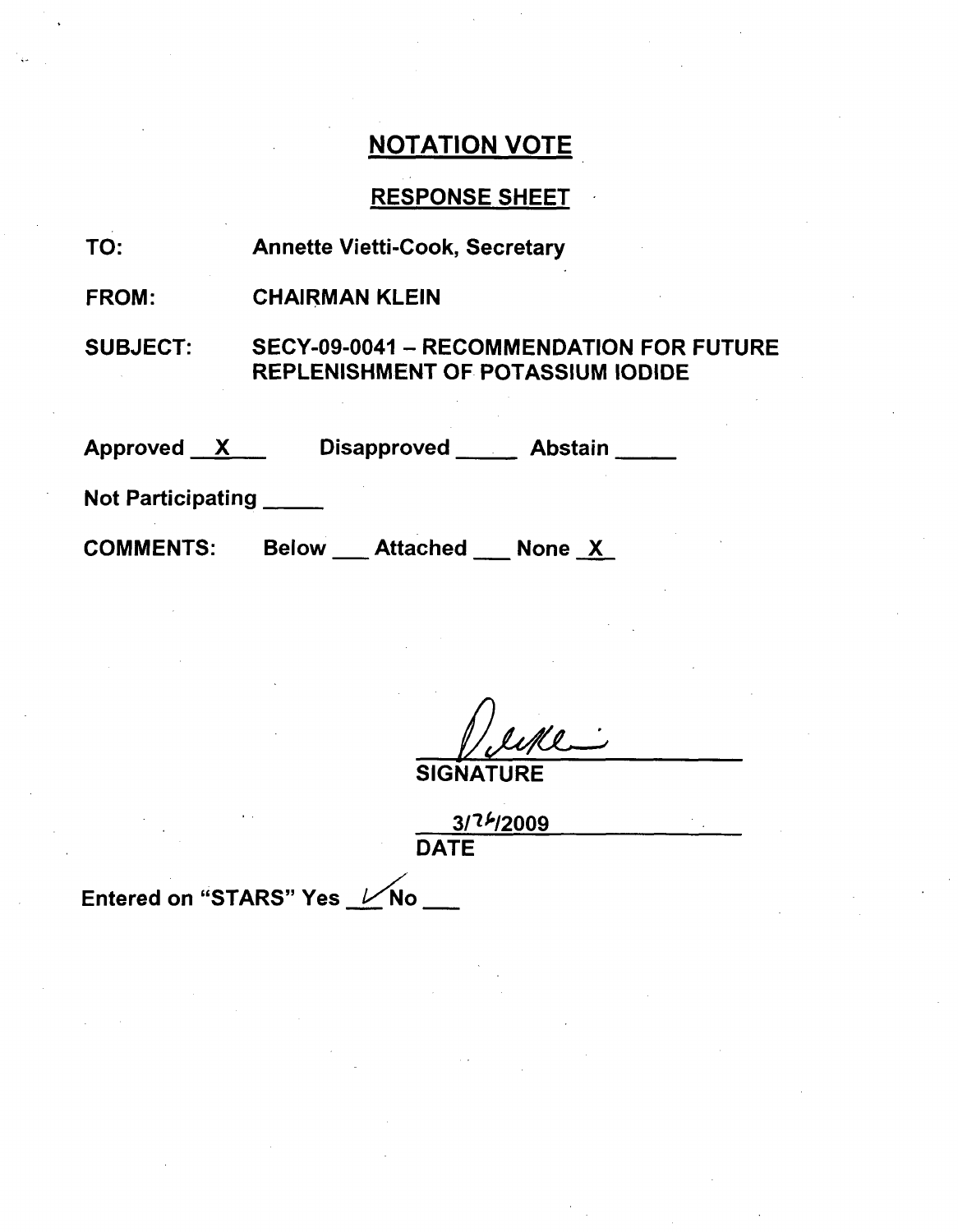## RESPONSE SHEET

| TO:                      | <b>Annette Vietti-Cook, Secretary</b>                                                       |  |  |
|--------------------------|---------------------------------------------------------------------------------------------|--|--|
| <b>FROM:</b>             | <b>COMMISSIONER JACZKO</b>                                                                  |  |  |
| SUBJECT:                 | <b>SECY-09-0041 - RECOMMENDATION FOR FUTURE</b><br><b>REPLENISHMENT OF POTASSIUM IODIDE</b> |  |  |
| Approved X               | Disapproved Abstain                                                                         |  |  |
| <b>Not Participating</b> |                                                                                             |  |  |
| <b>COMMENTS:</b>         | Attached None X<br><b>Below</b>                                                             |  |  |

| <b>SIGNATURE</b> |  |
|------------------|--|
| 04/06/2009       |  |
| <b>DATE</b>      |  |

Entered on "STARS" Yes X No \_\_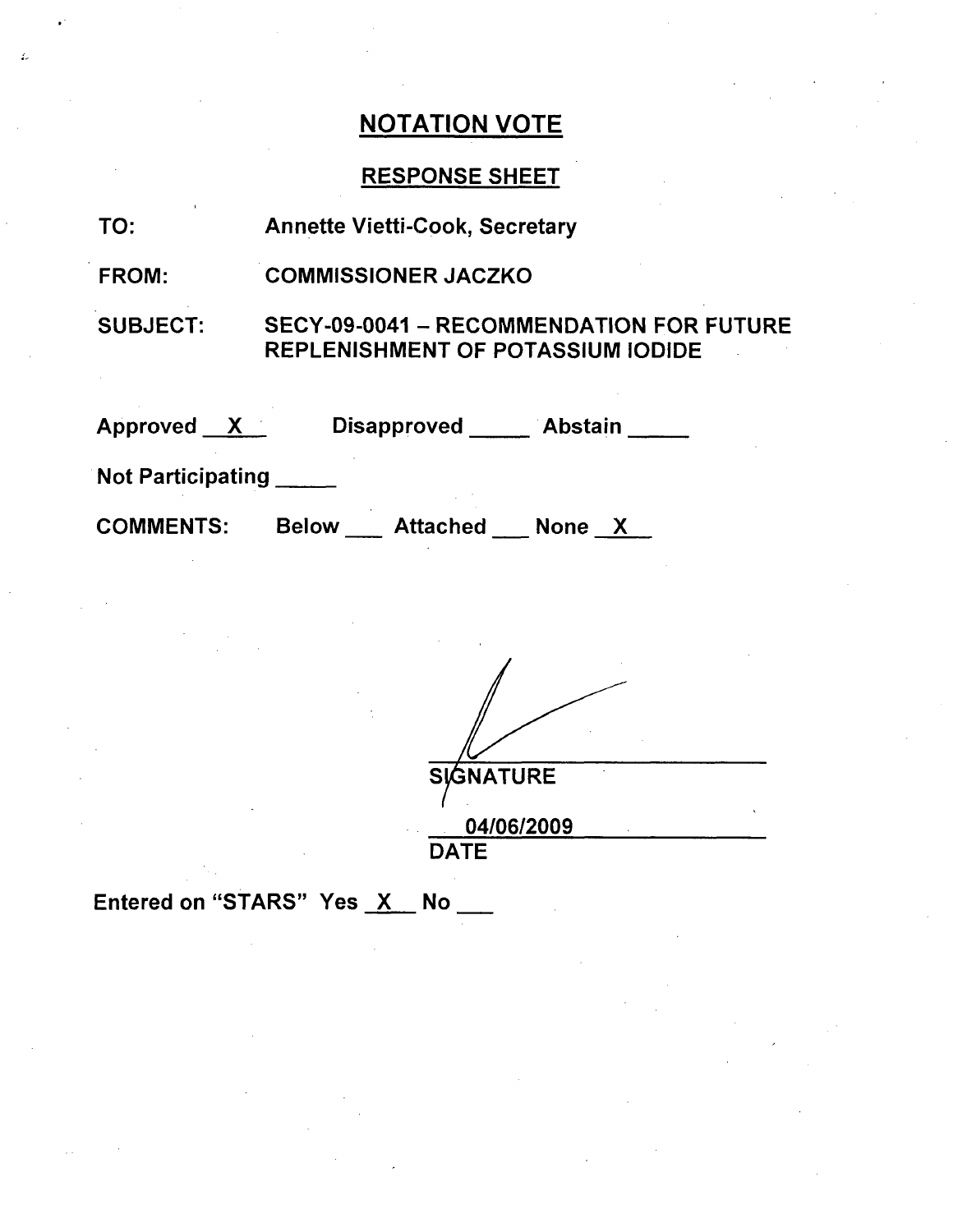## RESPONSE SHEET

| TO:                      | <b>Annette Vietti-Cook, Secretary</b>                                                       |
|--------------------------|---------------------------------------------------------------------------------------------|
| FROM:                    | <b>COMMISSIONER LYONS</b>                                                                   |
| <b>SUBJECT:</b>          | <b>SECY-09-0041 - RECOMMENDATION FOR FUTURE</b><br><b>REPLENISHMENT OF POTASSIUM IODIDE</b> |
| Approved X               | Disapproved Abstain                                                                         |
| <b>Not Participating</b> |                                                                                             |
| <b>COMMENTS:</b>         | Attached None X<br><b>Below</b>                                                             |

Pete <u>/offs</u> SIGNATURE

**DATE~'**

Entered on "STARS" Yes X No